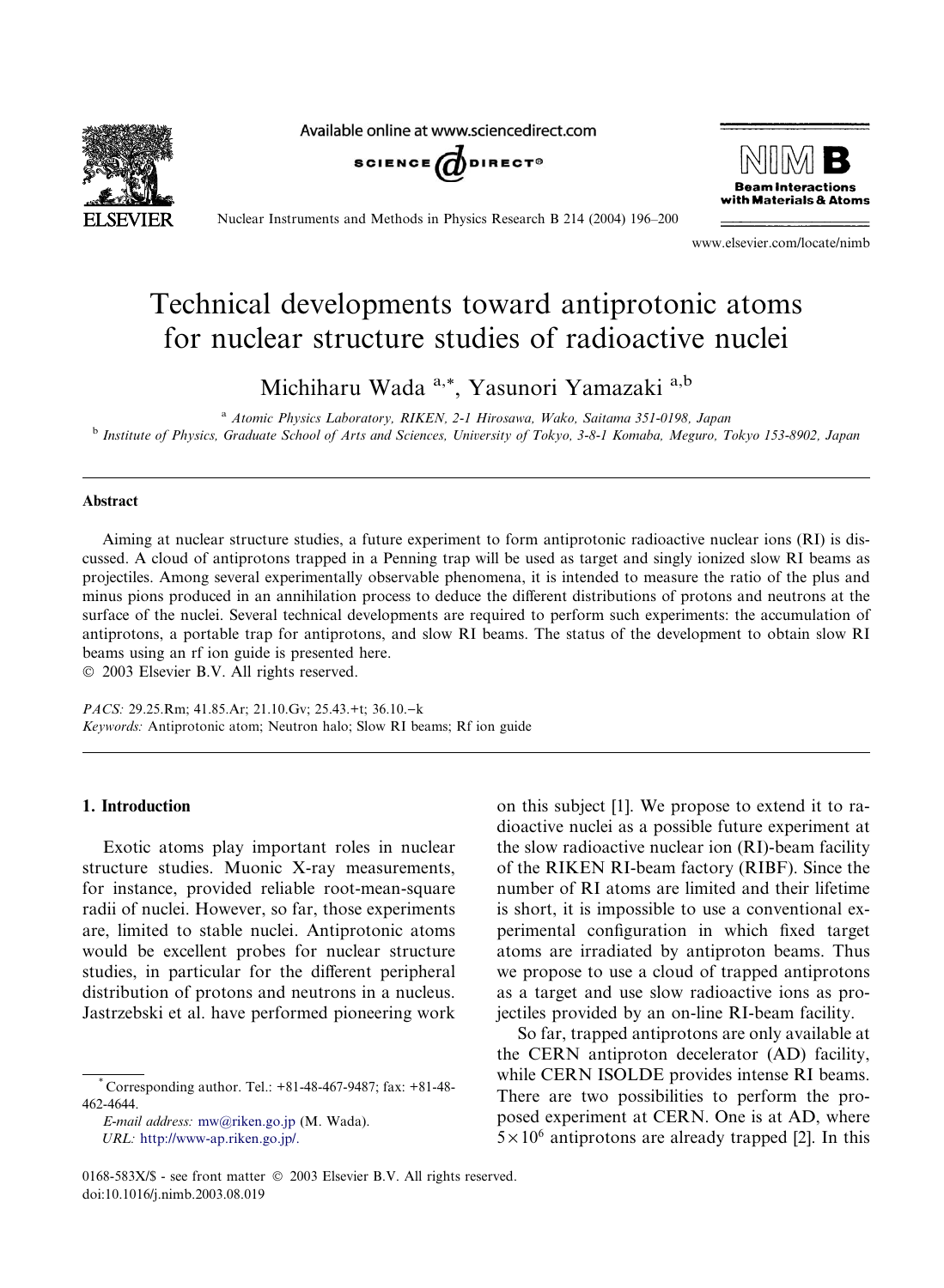case one must build a beam transport line from ISOLDE to AD to provide RI beams on-line. The other possibility is at ISOLDE, in which case, one must develop a portable trap to transport a trapped antiproton target from AD to ISOLDE. The trapping lifetime should be as long as possible, since it takes at least a few hours of manipulations if loading and unloading procedures are included. Furthermore, it would be advantageous to trap antiprotons for more than 10 days due to a background problem discussed later. Although a portable trap for antiprotons is not realized yet, antiprotons have been trapped for months in a Penning trap [3] and a portable trap have carried electrons 5000 km [4].

Assuming such a portable trap is available in the near future, we propose to perform the antiprotonic RI atom experiments at RIKEN RIBF. A great advantage of the RIKEN RIBF, as compared to the CERN ISOLDE, would be that the number of available nuclides is larger. Since the production and separation of radioactive nuclei at the RIBF is in-flight without any chemical process, a wide variety of radioactive nuclides are obtained with less restrictions on lifetimes and chemical properties of the nuclides. However, the ion energy is typically 100 MeV per nucleon, and the beam quality is not adequate for slow RI-beam experiments. Slow RI beams with a small emittance are on the other hand essential to form antiprotonic atoms. We have worked on technical developments to obtain slow or trapped RI ions provided by the RIKEN RIBF by using a large gas-catcher cell, an rf ion-guide and a beam guide that also includes rf multi-pole fields for beam cooling and bunching [5–8].

# 2. Antiprotonic radioactive nuclear atoms

The production rate of  $\bar{p}$ -RI atoms is  $R = \sigma_{\bar{p}A} N_{\bar{p}}I_{\rm RI}$ , where  $\sigma_{\bar{p}A}$  is the  $\bar{p}$ -atom formation cross section,  $N_{\bar{p}}$  is the surface density of  $\bar{p}$  target and  $I_{RI}$  is the intensity of RI beams. The cross section  $\sigma_{\bar{p}A}$  for neutral heavy atoms are theoretically estimated by Cohen [9]. A typical value is  $13 \times 10^{-16}$  cm<sup>2</sup> for Ar atoms when the relative energy is 0.1 atomic units. This energy corresponds



Fig. 1. Nested trap for simultaneous trapping of antiprotons and RI ions.

to an Ar beam energy of 112 eV in the  $\bar{p}$  rest frame. However, there are no reliable estimates for  $\sigma_{\bar{p}A}$ for singly ionized heavy ions. At this point we would assume,  $\sigma_{\bar{p}A} \simeq 10^{-16}$  cm<sup>2</sup>. The number of trapped  $\bar{p}$  so far achieved by ASACUSA [2] is  $5 \times 10^6$ . If we assume that they are confined to 1 mm<sup>2</sup>, the target density is  $N_{\bar{p}} = 5 \times 10^8$  cm<sup>-2</sup>. The intensity of RI beams is generally very weak, especially for nuclides far from stability. To compensate for such low intensities, we propose a nested trap configuration (Fig. 1). Slow RI ions are bunch-injected in a nested trap, where  $\bar{p}$  and electrons are preloaded at the central part of the trap. The RI ions pass through the  $\bar{p}$  cloud for  $5 \times 10^5$  s<sup>-1</sup> if the relative energy is 0.1 atomic units and the trap length is 4 cm. Since we are mainly interested in very short-lived nuclei, we plan to use a short measurement cycle, for instance 10 ms, in which only 10 RI ions are involved when the RIbeam intensity is  $10^3$  s<sup>-1</sup>. The estimated event number per cycle is  $10^{-16} \times 5 \cdot 10^8 \times 10 \times 5 \cdot 10^3 =$  $2.5 \times 10^{-3}$ . Thus the average event rate is 0.25 s<sup>-1</sup>, if we continuously repeat the measurement cycle. This rate, one event per four seconds, is a feasible number if the detection efficiency is sufficiently high and the background is reasonably low.

An antiprotonic atom emits Auger electrons and X-rays during a cascaded decay of the antiproton into a certain atomic level, where an annihilation occurs. These X-rays already show nuclear size effects [10]. The highlight of this study should be that the annihilation occurs with a nucleon at the surface of the nucleus and that one can distinguish whether the nucleon is a proton or a neutron by the following phenomena. One is that pn and pp annihilations produce charged pions with a net charge of  $-1$  and 0, respectively. This is a phenomenon that already Bugg et al. used in an investigation for natural C, Ti, Ta, Pb in a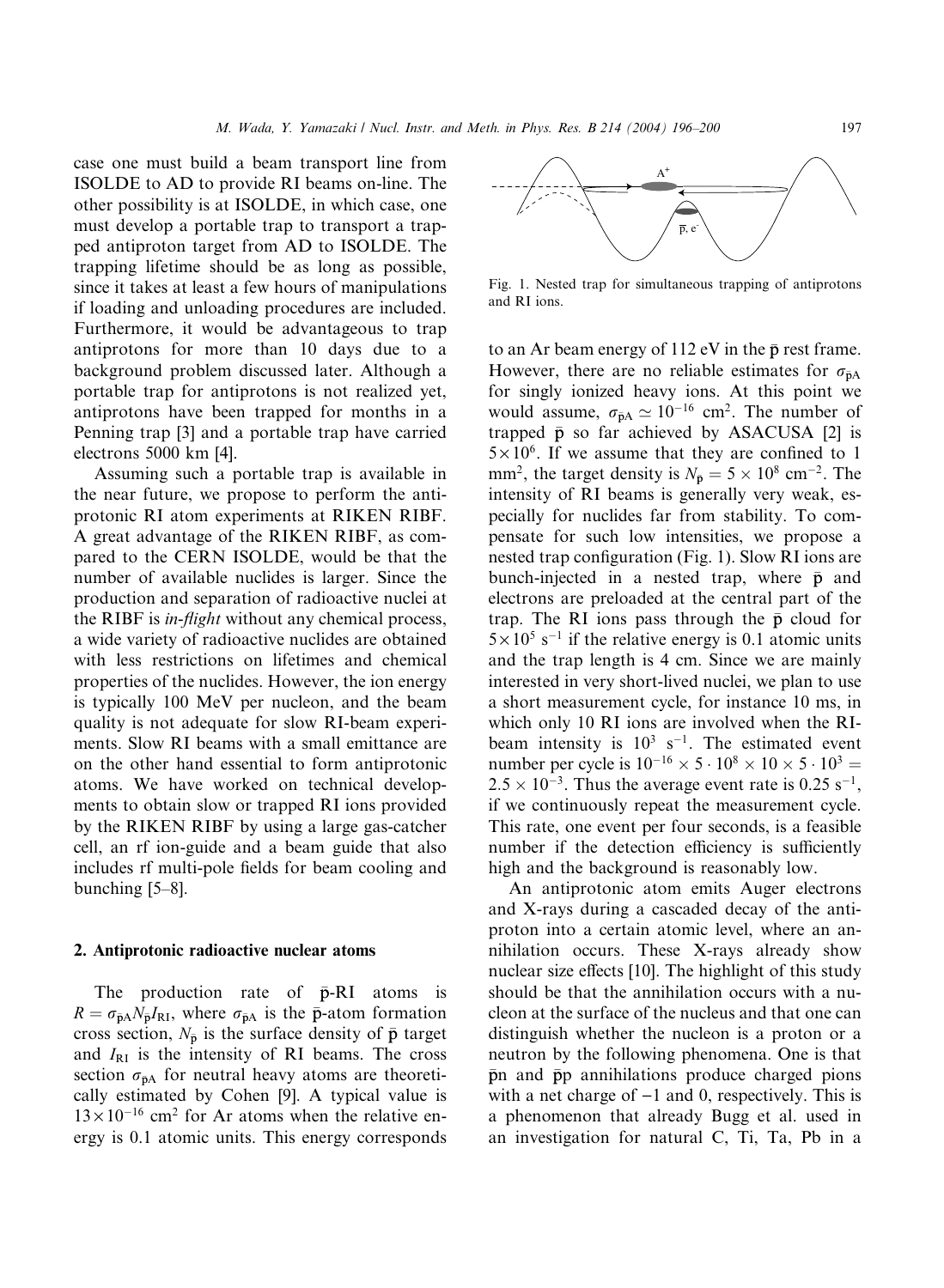hydrogen bubble chamber [11]. The other is the fact that the *cold* residual nucleus  ${}_{N}^{A}Z$  becomes fact that the *cold* residual nucleus  ${}_{N}^{A}Z$  becomes  ${}_{N-1}^{A-1}Z$  and  ${}_{N}^{A-1}Z$  and  ${}_{N}^{A}Z$  and  ${}_{N}^{A}Z$ annihilations, respectively. Here a cold residue means that the residual nucleus becomes a nucleus of  $A - 1$  without further excitation. From such *cold* residues the Warsaw group detected  $\gamma$ rays and in this way identified the produced nuclides in their investigation of several stable isotopes [12].

We conclude that the most feasible method is the observation of  $\pi^{\pm}$  if we consider the detection efficiency and the estimated event rate, since the detection efficiencies for X-rays or  $\gamma$ -rays are, in general, much lower than those for  $\pi^{\pm}$ . Also, the pion event is independent of the final state of the residual nucleus which is a critical problem in the radiochemical detection method. A proposed experimental setup is shown in Fig. 2. A cloud of antiprotons are stored in the central part of a Penning trap and bunched slow RI ions are repeatedly injected into a nested trap to irradiate the antiproton target. The annihilated  $\pi^{\pm}$  are detected by stacked position sensitive detectors. The charges of  $\pi^{\pm}$  can here be identified by the direction of their deflection in a magnetic field. Since all the charged pions in one event cannot be detected because their detection efficiencies are not unity, one cannot determine the net charge of each event. However, one can compare the total detected  $\pi^{\pm}$ numbers throughout a measurement, in order to deduce the abundance of protons and neutrons. A simulation result is shown in Fig. 3.

The background rate is also a major concern. The charge exchange reactions in the material of the vacuum chamber and the detectors may cause misidentifications of the polarities of the pions.



Fig. 2. Proposed experimental setup for antiprotonic radioactive nuclear atom.



Fig. 3. The simulated ratio of detected pion numbers as function of the abundance of protons and neutrons. Circles indicate the case of 104 annihilations with an 85% overall pion detection efficiency, while boxes indicate the case of  $5 \times 10^4$  annihilations with an 80% detection efficiency for  $\pi^+$  and 85% for  $\pi^-$ . Error bars indicate statistical errors including a 10% background event rate.

However the charge exchange reaction probability should be less than 1%. Absorptions of  $\pi^{\pm}$  simply corresponds to a loss of detection efficiency, which is a negligible effect (Fig. 3). The dominant background  $\pi^{\pm}$  come from annihilations with residual impurity atoms, since  $10^7 \bar{p}$  in a trap with a storage lifetime of 10 days already annihilate with a rate of 0.1 s<sup>-1</sup>. The development of a  $\bar{p}$  trap with an extremely long storage lifetime is thus essential also because of this background issue. It should be noted, however, that the residual gas at cryogenic temperature is almost purely  $H_2$ , i.e. such a reaction does not produce recoil nuclei. If one can detect a recoil nucleus coincident with pions, one can clearly identify a true event.

A great advantage of RI-beam experiments is that one can frequently change the nuclides while preserving the other experimental conditions. Thus one can compare the ratio of the numbers of detected  $\pi^-$  and  $\pi^+$  within an isobar or isotone. This makes the analysis simple as compared to a discussion of the absolute values of the ratios.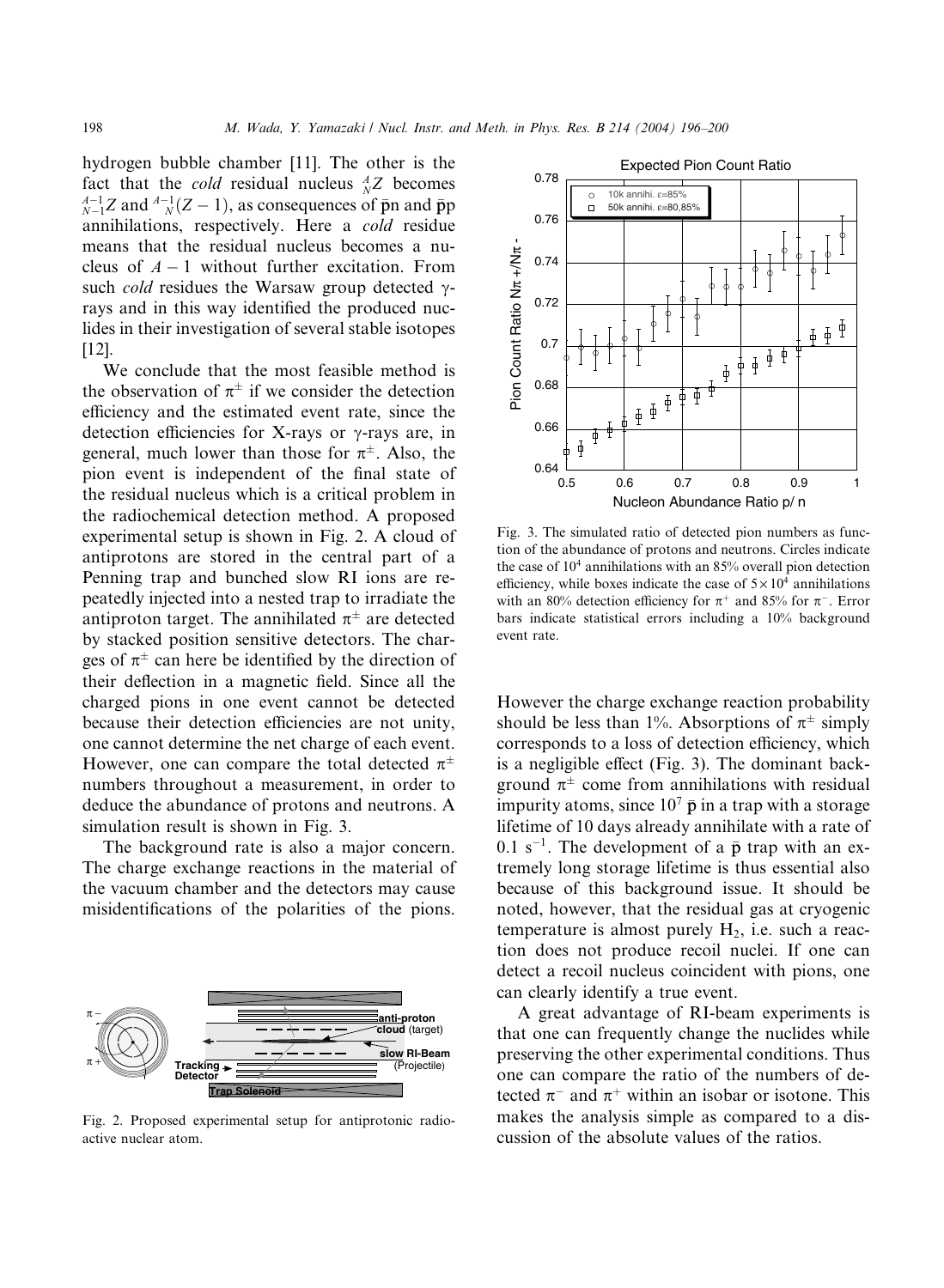# 3. Slow RI beams from a projectile fragment separator

A new accelerator complex (the RIBF) is under construction at RIKEN that consists of a linear accelerator, a series of four cyclotrons, and a projectile fragment separator [13,14]. It will provide a wide variety of energetic RI beams. A slow RI-beam facility is planned as part of the RIBF using the energetic RI beams and the rf ion guide technique. The high energy beam  $(\sim 100 \text{ MeV} \text{ per}$ nucleon) is passed through a degrader and then stopped and thermalized in a large He gas cell  $(\sim 100$  Torr). The high ionization potential of He guarantees that most ions end up in the singly ionized state. Using the ion charge as a handle, one can apply dc electric fields to pull the RI ions to a cathode electrode located at an exit hole, while rffields keep the ions away from the surface of the electrode. A six-pole rf ion-beam guide (SPIG) then transports the slow ions toward an UHV region, where the ion trap and other low energy devices are located. This SPIG also features cooling and bunching capabilities [7,8].

On-line tests of the rf ion guide setup have been performed at the existing facility RIPS which provides a 70-MeV per nucleon 8Li ion beam with a typical intensity of  $\sim 10^6$  atoms/s. An overall efficiency as function of the primary beam intensity is shown in Fig. 4. This overall efficiency here is defined as the number of slow 8Li ions detected by their delayed  $\alpha$ -rays divided by the total intensity of the energetic 8Li beam provided by RIPS. In total we achieved an overall efficiency of  $\sim$ 1% when the intensity of the incoming beams was weak.

To estimate the efficiency of the present experiment, it is necessary to understand that the energy spread behind the degrader is as wide as 100 MeV even though a wedge shaped degrader is employed at an energy dispersive focal point (mono-energetic degrader). Thus only a fraction of the incoming beam can be stopped in the He gas. An energy distribution measurement and a range calculation showed that only 6.4% of the incoming  ${}^{8}$ Li ions stop in the gas cell, while 68% stop in the degrader and 25% pass through the gas cell. Assuming that the effective volume is within 30 cm of



Fig. 4. Overall efficiency and yield of slow 8Li ions as function of the incoming 8Li beam intensity. A maximum efficiency of 1% was obtained when the intensity was weak.

the exit, only a 1% fraction can be stopped in this volume. So that we can say that most <sup>8</sup>Li ions, stopped in the effective volume, were extracted as a slow ion beam. With an increased intensity  $I_0$  of the injected beam, the collection efficiency dethe injected beam, the conection efficiency decreases as  $1/\sqrt{I_0}$  because of recombination effects  $[15]$ .

# 4. Conclusion

We propose an experiment to form antiprotonic radioactive nuclear atoms for nuclear structure studies, especially to determine the different distributions of protons and neutrons at the surface of the nucleus. In order to realize such an experiment, the following developments are required: (1) trap as many antiprotons as possible, (2) achieve a long storage time  $(\sim 10 \text{ days})$  for antiprotons in a portable trap, (3) produce slow RI beams of various radioactive nuclides, (4) build an efficient charged pion tracking detector system, (5) develop a theory of antiprotonic atom annihilation and their effect from the nuclear structure. Among those, a new project for a slow RI-beam facility is under progress at RIKEN. The key development for the project is a portable trap for antiprotons. If such a portable trap cannot be realized, it would be necessary to provide both slow RI beams and slow antiprotons, simultaneously. Constructing a beam line from ISOLDE to AD at CERN or the GSI future facility [16] would be candidates for such an experiment.